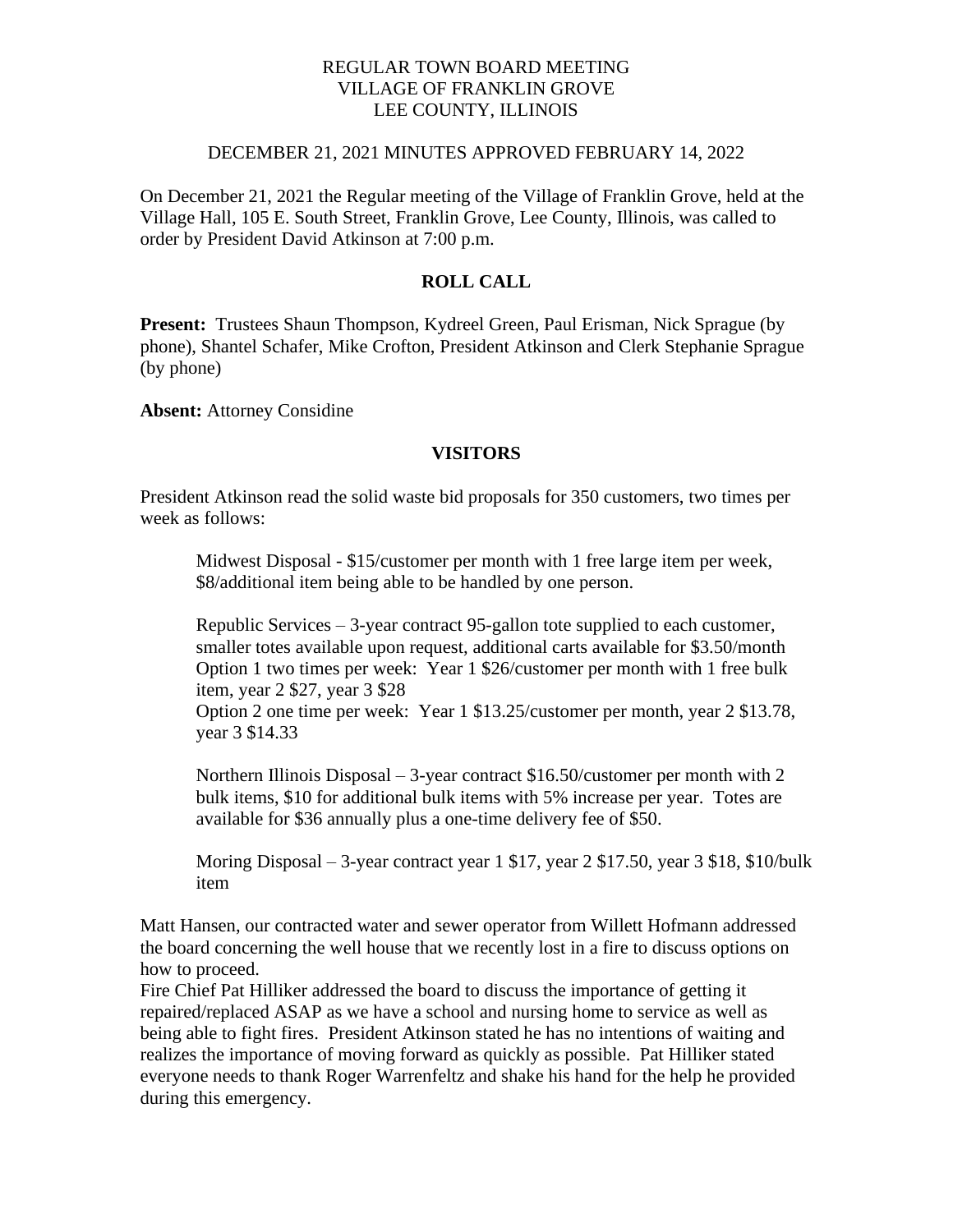#### **MINUTES**

**Motion** made by M. Crofton, seconded S. Schafer to approve the Minutes of the Regular Meeting of November 8, 2021. Passed: 6/0

#### **VILLAGE CLERK'S REPORT**

**Motion** made by P Erisman, seconded by S. Thompson to pay bills. Passed: 6/0

# **POLICE REPORT**

**(Chief Harney)**

Complaints/Calls for Service – 9 Traffic Stops  $-8$ Traffic Arrests  $-3$ Traffic Warnings – 10 Ordinance Warnings – 2 Motorist Assist  $-2$ Assist other Agency  $-1$ 

Trustee Schafer inquired why there are more warnings than citations. Chief Harney stated if someone pulls out of Casey's and their automatic lights don't come on he feels a warning is justified. Trustee Schafer asked if speeding would warrant a citation or a warning. Chief Harney stated each incident is handled on an individual basis.

## **GENERAL ISSUES**

**Motion** made by S. Schafer, seconded by K. Green to accept the bid proposal from Northern Illinois Disposal. Passed: 6/0

#### **LEGAL ISSUES (Attorney Considine)**

None

# C**OMMITTEE REPORTS**

#### **STREETS & ALLEYS**

(N. Sprague Chairman)

**Motion** made by P. Erisman, seconded by M. Crofton to approve a MFT resolution to expend Motor Fuel Tax funds. Passed: 6/0

# **WATER & SEWER**

(M. Crofton Chairman)

None

#### **COMMUNITY DEVELOPMENT**

(S. Schafer Chairman)

Trustee Schafer inquired what is going on with the old Middle School. The village has been mowing the property, we haven't been successful in making contact with the owner.